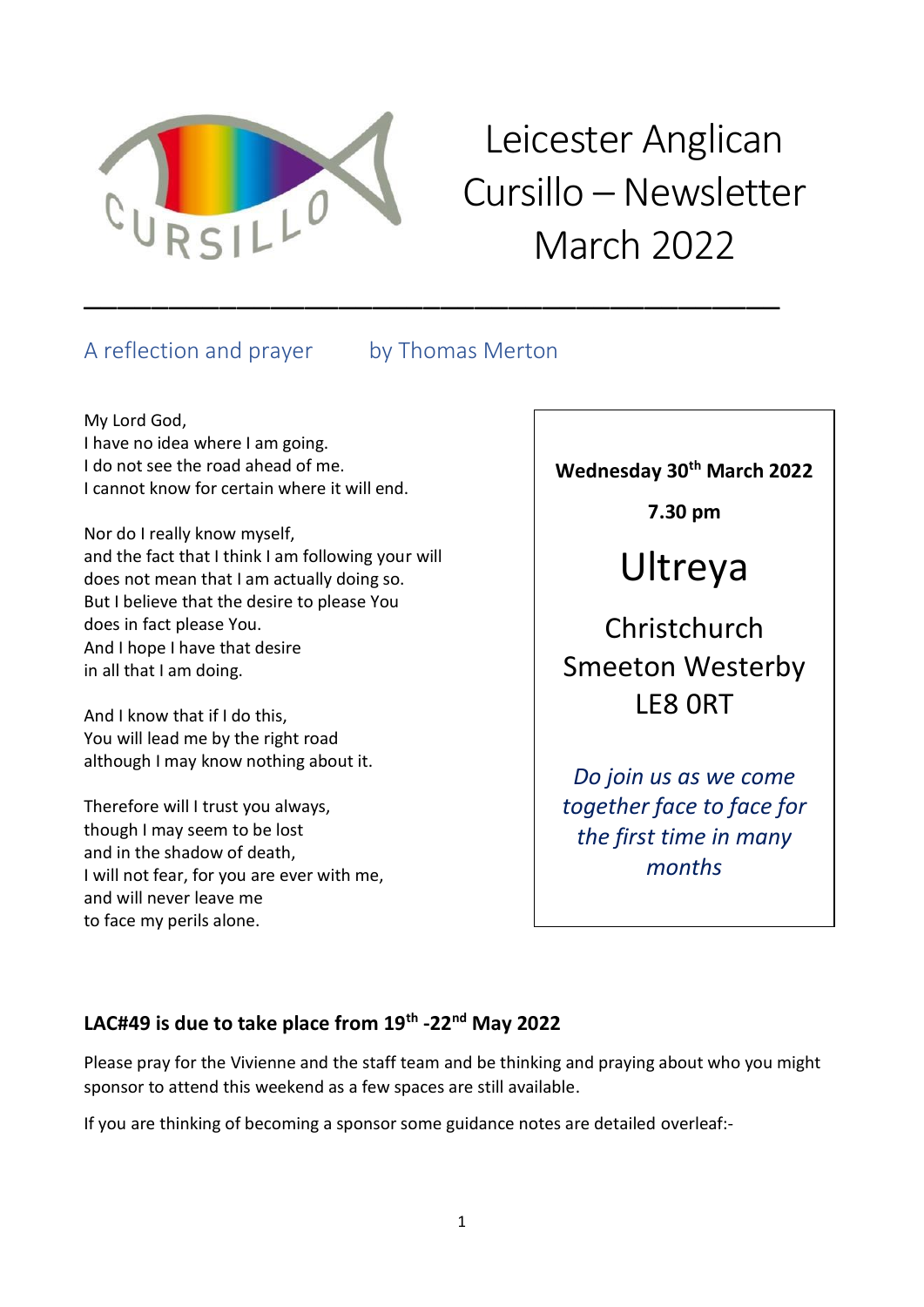### **General Responsibilities of Sponsors**

### **A.** - **Pre-Cursillo**

- Assure participants that they may ask anything they want to know about the weekend. Give them truthful answers and a chance to read the information leaflets for themselves. There are no secrets on Cursillo.
- Continue to pray for the participant
- Seek the agreement of their parish priest or clergy team member. Assist, as necessary, with completing the application form.
- Ensure the participant has everything required for the weekend, including necessary medication etc., that they have details of the venue and the means to get there. Sponsors can offer to drive them there or make other arrangements as necessary.

### B. **During the weekend**

- Pray continually for the participant and send Palanca remembering that, first and foremost, Palanca is prayer.
- It is essential that the sponsor attends the Closing Service of the 3-Day weekend to provide the link between the participant and the fourth day community.

### **C. After the weekend**

- Contact the participant soon after the weekend assuring them of your continued prayer and concern. Listen to their experience!
- Consider sending a simple piece of Palanca in the week afterwards.
- Ensure the participant is introduced into a Group Reunion
- Offer to share transport to their first Ultreya after the Cursillo Weekend, making sure they are familiar with the format.
- Continue to support the participant. Sponsorship is a very special ministry. sensitively applied, it is the key to a strong and active Fourth Day, which in turn is essential for the healthy development of an active Cursillo Movement.

### **Ultreyas**

| Wednesday 30 <sup>th</sup> March |                      | $7-30pm$ | Christchurch, Smeeton Westerby       |  |
|----------------------------------|----------------------|----------|--------------------------------------|--|
| Wednesday 8 <sup>th</sup> June   |                      | $7-30pm$ | Christchurch, Thurnby Lodge          |  |
| Tuesday                          | 5 <sup>th</sup> July | 7-30pm   | AGM & Ultreya - Barrow on Soar (TBC) |  |

*Date for your Diary We plan to hold our next Day of Deeper Understanding on Saturday 8th October 2022 so please keep this date free, Further details to follow*

### **Future Weekend dates:**

#50 – 9-12 Feb 2023

#51 – 23-26 Nov 2023

# 52 – 15-18 Aug 2024

*When a great moment knocks on the door of your life, it is often no louder than the beating of your heart, and it is very easy to miss. Boris Pasternak*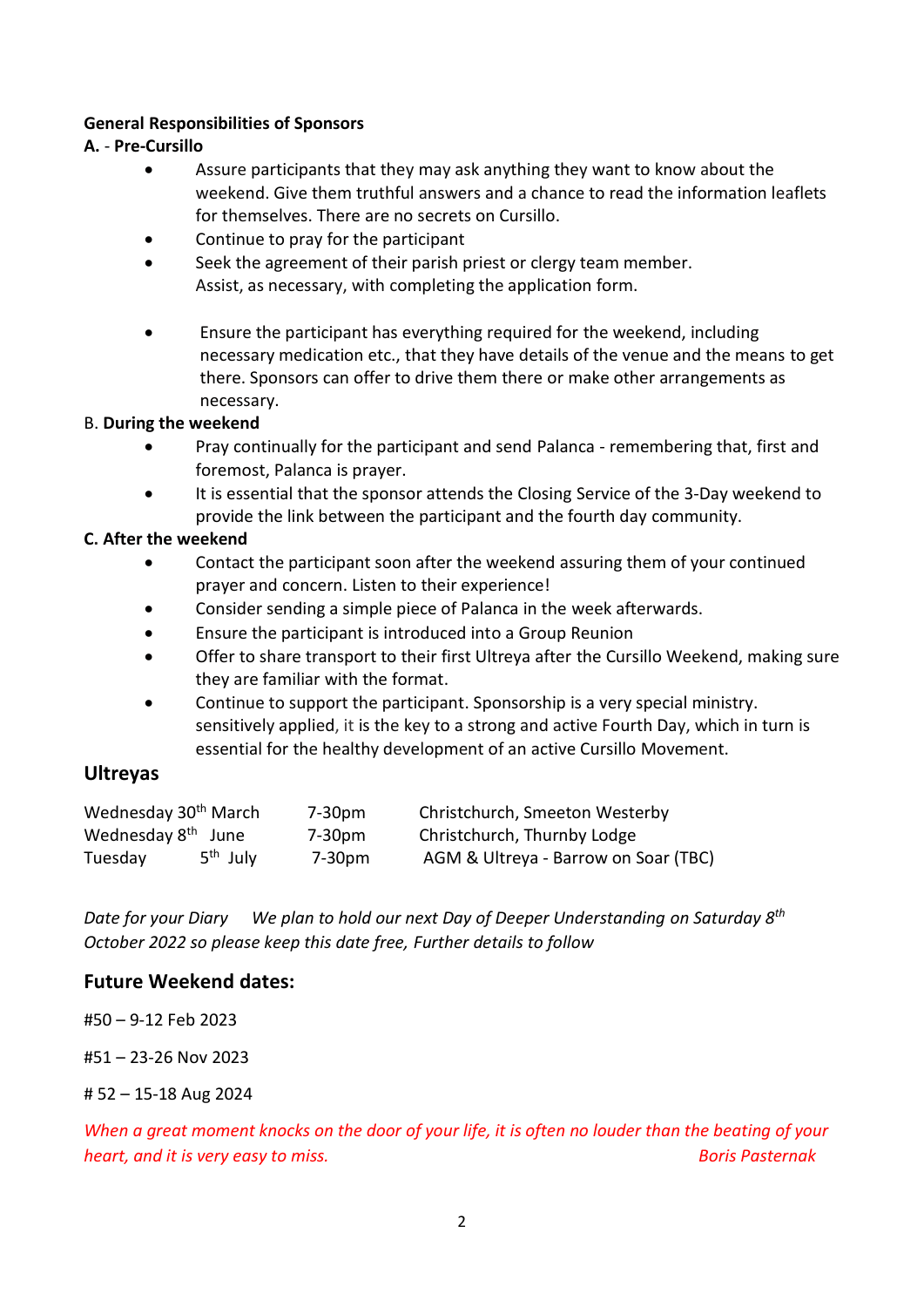### **National**

# **Cursillo Conference & National AGM**

Swanwick 6<sup>th</sup>-8<sup>th</sup> May (See Details and booking form)

**Ultreya GB 2022** is to be held in London on Saturday 3rd September 2022 at Southwark Cathedral

### **BACC – Elections**

At the AGM in May BACC will be electing the new National Spiritual Director, to serve from May 2023 - May 2026, with a preliminary year (2022-3) shadowing the current NSD, Rev Stephen Bowring, they will also be electing a New Treasurer to replace Cheryl Goddard and a Secretary to replace Richard Tabberer. Should anyone be interested nomination forms and job descriptions are available from Richard Tabberer. [secretary@anglicancursillo.org.uk](mailto:secretary@anglicancursillo.org.uk)

Could this be you? Please think prayerfully if this is a role you could undertake.

# **Communication**

How we communicate as an organisation has been at the forefront of our minds recently, as one or two people have commented that they have not been receiving any notifications from Cursillo. Sadly, with the cost of postage being as high as it is and needing to serve a large database, postage is not an option. Important dates are added to our website, but as that is in the public domain we are limited as to what personal information can be added. Cursillo has a closed Facebook page to which information is added, but it is only available to those who are familiar with and wish to use Facebook and covers only a third of our membership.

Our primary means of communication has therefore been email. A database is maintained and information will be emailed to you on a regular basis. In all probability you have received this Newsletter by email.

Sadly, the database and email does not reach everyone …… email addresses change, people move, people can unsubscribe, and under data protection regulations we have to have you permission to contact you.

In an attempt to improve our communication, and to reach those of the  $4<sup>th</sup>$  Day community with whom we have lost touch, the secretariat would like to try some alternative options.

We would like to put in place a number of deanery and parish representatives, who are prepared to serve as a conduit for communication in their area. Is this something you could help with? Would you be willing to pass on information to those currently being missed?

We are not allowed to supply anyone with a list of Cursillistas in their parish without their permission, but if as a new rep. you are willing to allow us to release your details, we can ask Cursillistas in your parish to contact you, thereby allowing you to keep them informed. It would also be our hope to reintroduce a hard copy of the Forethoughts publication every 9 months which would be available to everyone, not just those on email, but to do this we need a system in place to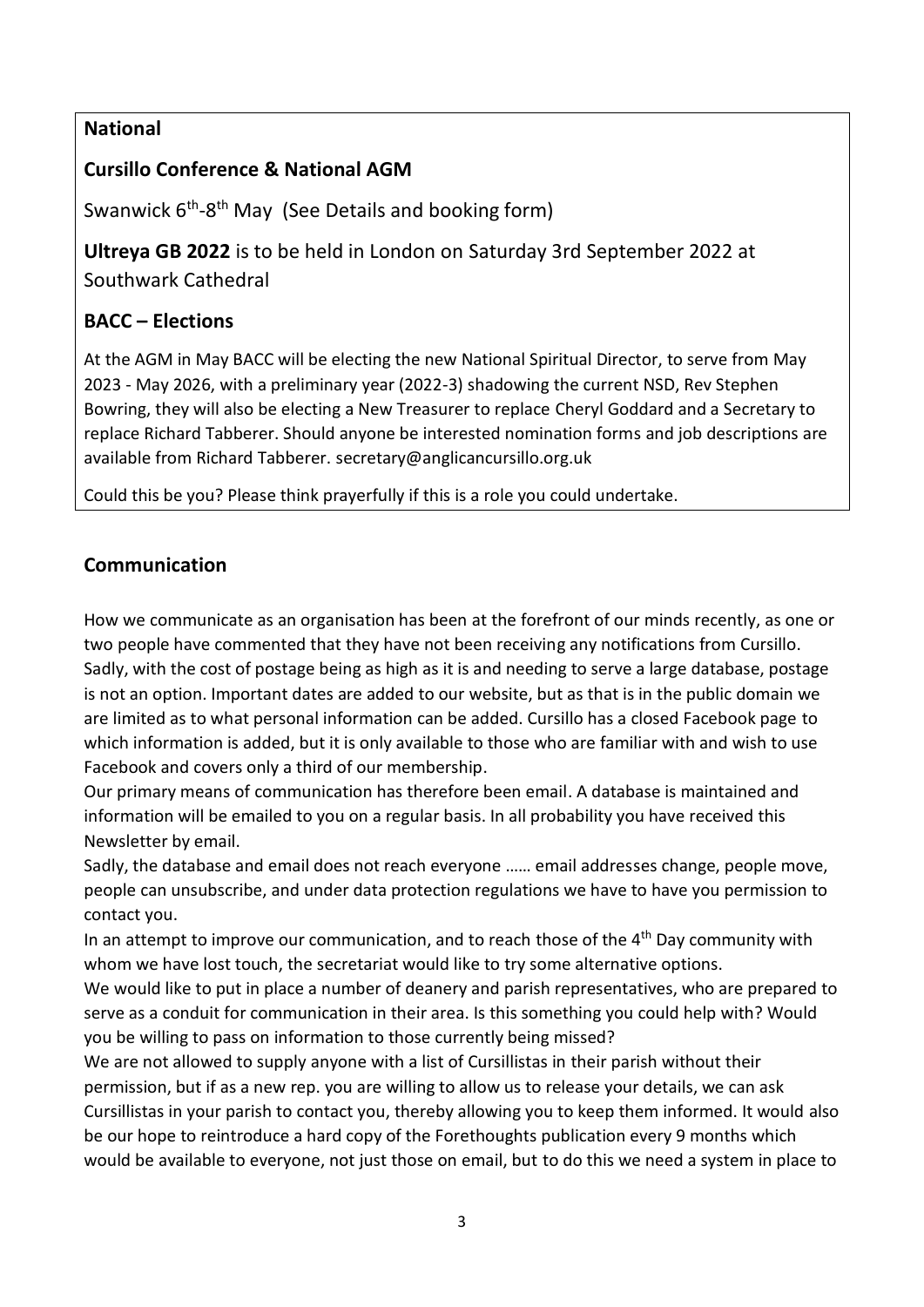distribute it and again the parish or deanery representatives could let people know where to pick them up locally or distribute them to any who are housebound.

A new contact details form will be available to pick up at Ultreyas, and will be added to the website shortly. Please do complete one of these, even if you have filled in a GDPR form previously. This is so we can double check the accuracy of the information and update our database so that we do not miss anyone inadvertently.

# **The Servant Community**

Recently I had the opportunity to make a presentation on Cursillo to the Gartree Deanery, something which I hope to repeat to other deaneries around the Diocese. From my talk I became aware of how little is known about Cursillo in certain parishes, and that it would be beneficial to seize every opportunity and medium to talk about Cursillo. To date we have not made good use of Diomail, which is a weekly publication in the Diocese – it could be used to publish details of Ultreyas, to advertise Cursillo weekends and provide a point of contact……. We could do better and we could do more, but not without your help.

Within the wider Cursillo movement is the concept of the Servant Community, which comprises members of the 4<sup>th</sup> Day Community who share some of the tasks of running Cursillo. As a purely voluntary organisation, we do not have a paid secretariat to undertake administrative functions for us, but rather individuals take on specific roles which quietly go on in the background. At this point I must say **Thank You** to those of you who do just this, whether it is co-ordinating national or international Palanca, storing items of equipment between weekends or managing our database and circulating emails. **Thank You**. Cursillo could not run without your assistance. I am sure many of us have been unaware of just what you do for us but now I hope they will and some might also be willing to join you!

There are other functions with which we could do we some additional help…..

- Could you help administer the Website?
- Could you issue news bulletins to Diomail?
- Could you be a Parish or Deanery Representative alongside members of the secretariat who will also take on that role?
- Could you help organise our Day of Deeper Understanding in October?
- Could you host an Ultreya in your parish?
- Could you write some copy or articles for Forethoughts?
- Would you be willing to take on the storage of equipment between weekends?
- Could you help with communication?

*I* am also delighted to announce that the Revd. Elaine Wykes has agreed to join the Spiritual *Director team for LAC and will join the Revd. Clive Watts and the Revd.Noel Colley on the secretariat.*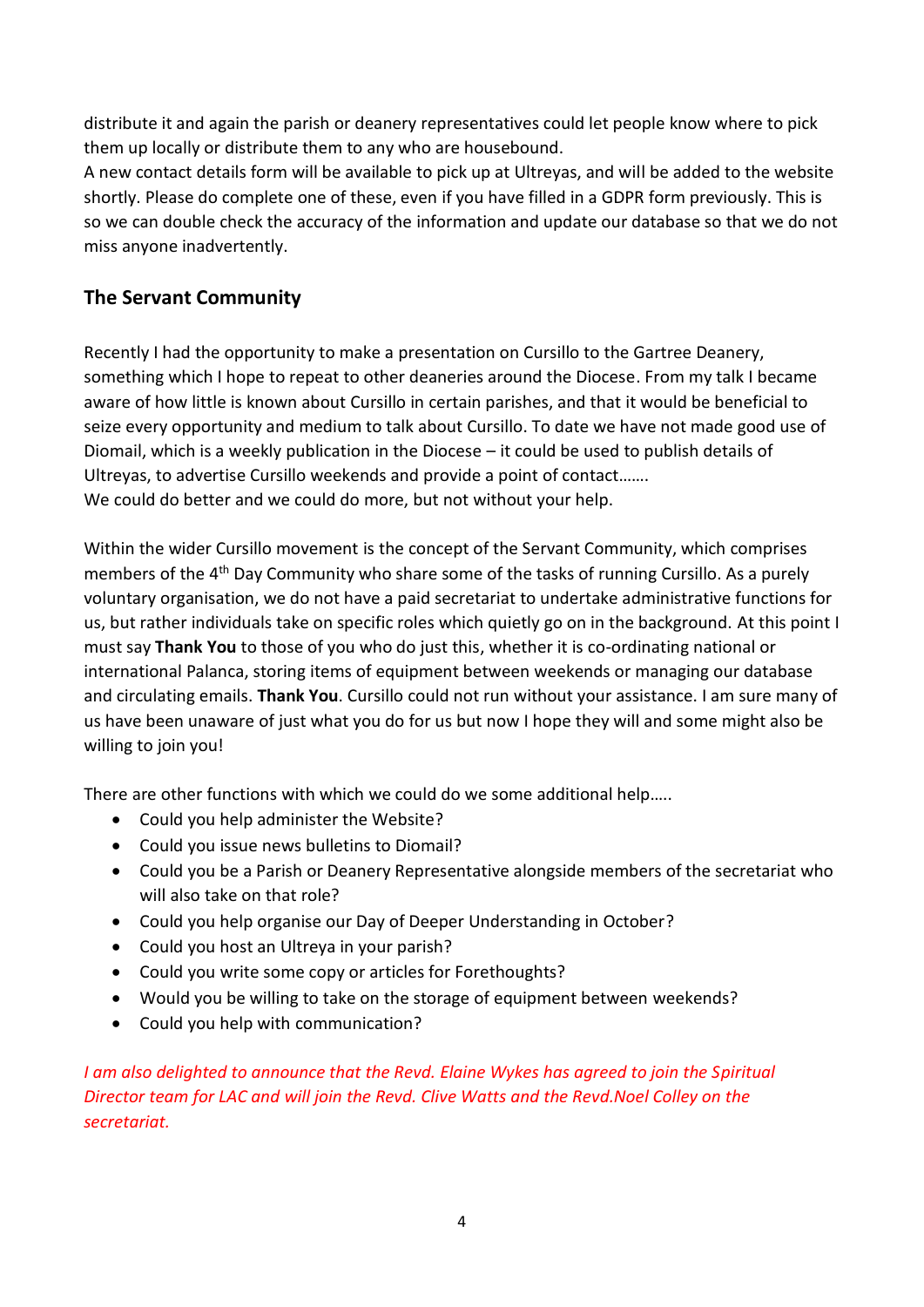### **Lac #50**

Leicester Cursillo will reach a landmark in February 2023 when it holds it's 50<sup>th</sup> Cursillo weekend. We would like to mark this event in 2023 with a gathering for the 4<sup>th</sup> Day Community and the secretariat are at the early stages of thinking what might be appropriate, so if you have any ideas or thoughts do let me know. Initial thinking is that May might be a better time of year to mark this event than February!

Leicester Cursillo #50 is also going to be different, as the secretariat have agreed to trial a shorter course which will take place from Friday to Sunday, as opposed to the usual Thursday to Sunday. The content of the course remains the same, based around 15 talks and 5 meditations but other aspects of the weekend will have to be "fine tuned" to fit into the time available. The Weekend is still called Cursillo and the participants will not be in anyway "short changed" in terms of the content.

So why are we doing this?



This approach has been adopted by a number of other Dioceses, and has been available to us as an option for some time. Our decision as a secretariat to "trial" a shorter weekend is driven by our desire to make Cursillo more accessible. At present the requirement to take time off work to attend has an impact on those who can attend and on those who can staff a weekend. I hope Cursillo will now be accessible and available to a wider public. However, if we do not reach a

different public and it does not make a material difference, it may not be adopted on a regular basis going forward.

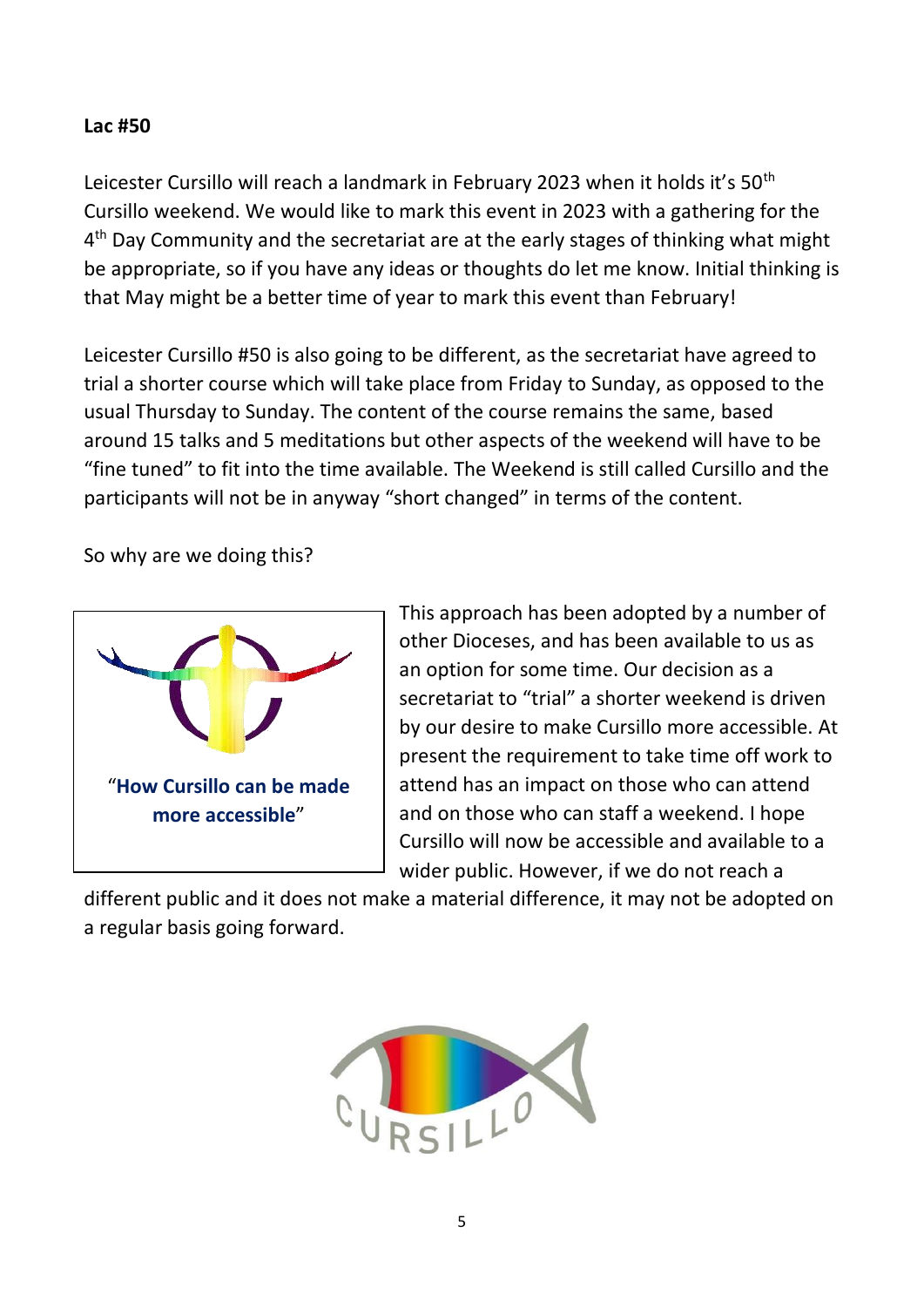# **Something to be thinking about - Technology**

Love it or hate it, technology is now a big part of the world we inhabit, and it has been invaluable during the last two and a half years when we have been in lockdown to maintain contact. Many of us have enjoyed watching services which have been live streamed from outside our own parish. Indeed, many parishes have recognised the need to continue to live stream services as an option for those who cannot physically be present.

Is there any reason why an Ultreya should not be live streamed for the benefit of those who cannot attend in person?

Could Cursillo make more use of podcasts?

The technology is out there, and if Ultreyas are being held in Churches which have the technology to live stream, is this something we should be doing? If so does your church have the technology and could you host an Ultreya complete with a live streamed option?

How can we make technology our friend, and use it to make Cursillo more accessible? If you have any thoughts on this or any other issue raised in this Newsletter, please do get in touch with **[laydirector@leicestercursillo.org](mailto:laydirector@leicestercursillo.org)** 



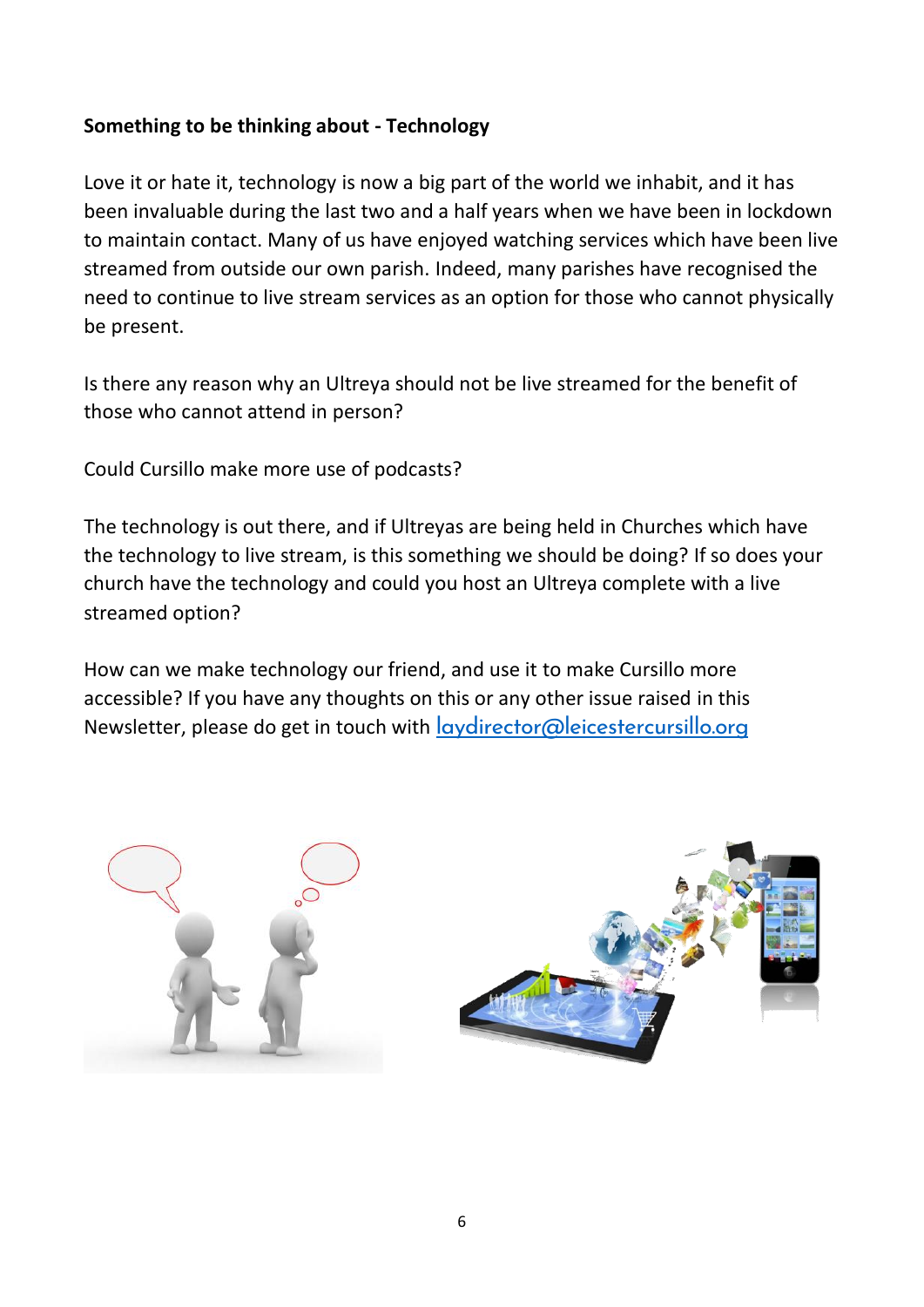

# and moving forward

# Friday  $6<sup>th</sup>$  – Sunday  $8<sup>th</sup>$  May 2022

*The Hayes Conference Centre, Swanwick, Alfreton,Derbyshire.DE55 1AU*



**We look forward to welcoming you to the BACC Conference. It aims to inspire and encourage through sharing, teaching, workshops, worship and prayer.**

The theme of the weekend will be how we connect with Cursillistas - existing and potential, lay and clergy, young and mature. Sessions will include the sharing of best practice and new ideas for each diocese to consider with optional workshop choices and opportunities to socialize and share with friends old and new.

### **Whilst it is primarily for Diocesan Lay Directors, Spiritual Directors & BACC Reps and all Standing Committee members (all of whom will have priority booking) other Cursillistas will be very welcome to come if there is space.**

The Hayes in Swanwick, Derbyshire, has been a Christian Conference Centre since 1911. Set in beautiful Derbyshire countryside with easy road, rail and air links, the Centre is comfortable and well equipped. You can get directions via the Hayes web page. [www.cct.org.uk](http://www.cct.org.uk/)

\*\*\*\*\*\*\*\*\*\*\*\*\*\*\*\*\*\*\*\*\*\*\*\*\*\*\*\*\*\*\*\*\*\*\*\*\*\*\*\*\*\*\*\*\*\*\*\*\*\*\*\*\*\*\*\*\*\*\*\*\*\*\*\*\*\*\*\*\*\*\*\*\*\*

# **The full cost is £185 per person.**

(This covers accommodation and all meals from Friday evening dinner to Sunday lunch)

# **Saturday Day Visitor £45.00.**

(9:30am-5pm Saturday includes lunch and refreshments. Spaces are limited so please reserve early).

**\*\*\*\*\*\*\*\*\*\*\*\*\*\*\*\*\*\*\*\*\*\*\*\*\*\*\*\*\*\*\*\*\*\*\*\*\*\*\*\*\*\*\*\*\*\*\*\*\*\*\*\*\*\*\*\*\*\*\*\*\*\*\*\*\*\*\*\*\*\*\*\*\*\***

### *BOOKINGS ARE NOW OPEN.*

*The deadline for Council member bookings is 31st March.* 

*After that it will be opened up to all cursillistas.*

*Final bookings by Thursday 14th April. See the website for booking forms.*